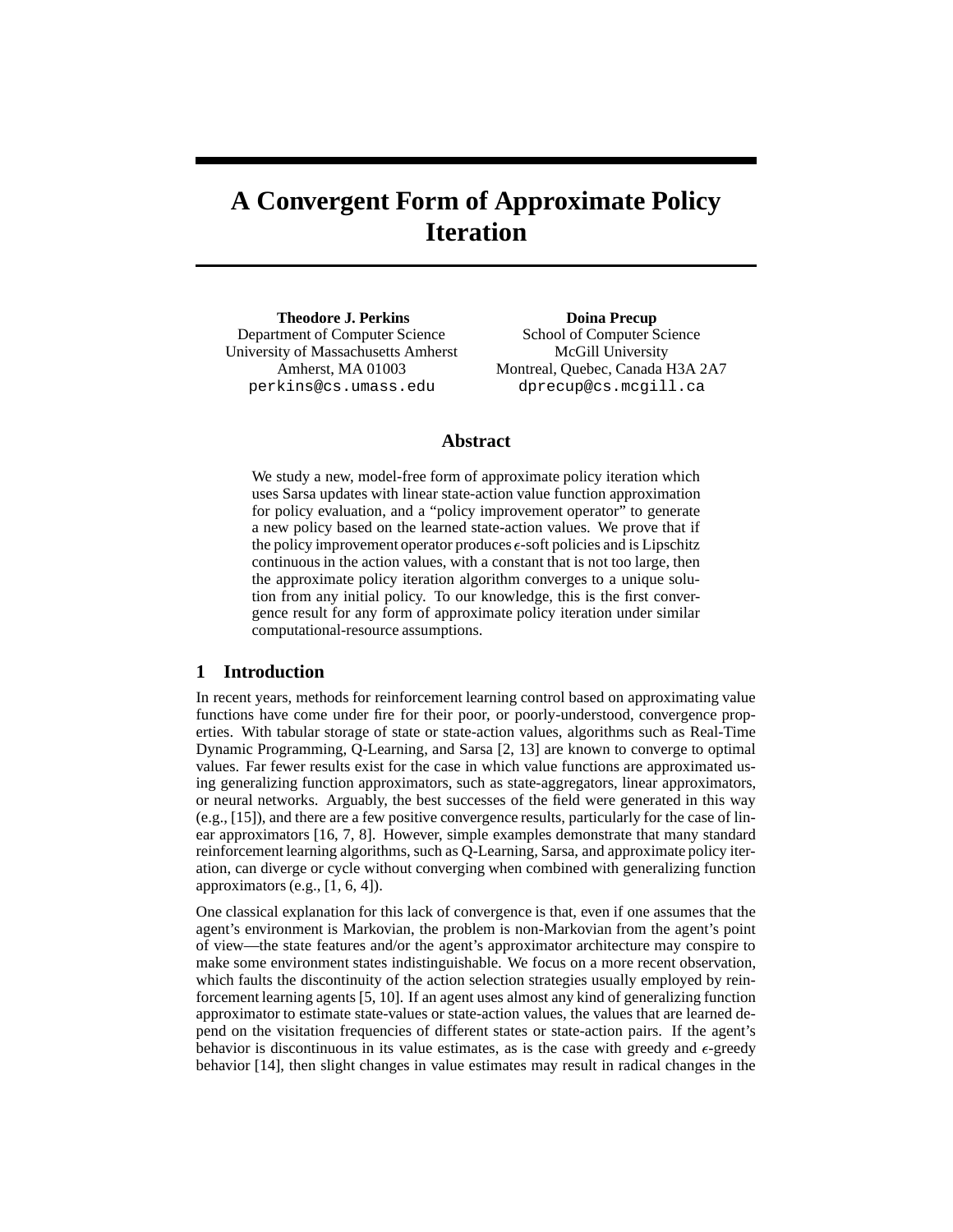agent's behavior. This can dramatically change the relative frequencies of different states or state-action pairs, causing entirely different value estimates to be learned.

One way to avoid this problem is to ensure that small changes in action values result in small changes in the agent's behavior—that is, to make the agent's policy a continuous function of its values. De Farias and Van Roy [5] showed that a form of approximate value iteration which relies on linear value function approximations and *softmax* policy improvement is guaranteed to possess fixed points. For partially-observable Markov decision processes, Perkins and Pendrith [10] showed that observation-action values that are fixed points under Q-Learning or Sarsa update rules are guaranteed to exist if the agent uses any continuous action selection strategy. Both of these papers demonstrate that continuity of the agent's action selection strategy leads to the existence of fixed points to which the algorithms can converge. In neither case, however, was convergence established.

We take this line of reasoning on step further. We study a form of approximate policy iteration in which, at each iteration: (1) Sarsa updating is used to learn weights for a linear approximation to the action value function of the current policy (policy evaluation), and then (2) a "policy improvement operator" determines a new policy based on the learned action values (policy improvement).<sup>1</sup> We show that if the policy improvement operator, analogous to the action selection strategy of an on-line agent, is  $\epsilon$ -soft and *Lipschitz continuous* in the action values, with a constant that is not too large, then the sequence of policies generated is guaranteed to converge. This technical requirement formalizes the intuition that the agent's behavior should not change too dramatically when value estimates change.

# **2 Markov Decision Processes and Value Functions**

We consider infinite-horizon discounted Markov decision problems [3]. We assume that the Markov decision process has a finite state set,  $S$ , and a finite action set,  $A$ , with sizes  $m = |S|$  and  $n = |A|$ . When the process is in state s and the agent chooses action a, the agent receives an immediate reward with expectation  $r_s^a$ , and the process transitions to next state s' with probability  $p_{s,s'}^a$ . Let **r** be the length  $mn$  vector of expected immediate rewards following each state-action pair  $(r(s, a) = r_s^a)$ .

A stochastic policy,  $\pi$ , assigns a probability distribution over A to each  $s \in S$ . The probability that the agent chooses action a when the process is in state s is denoted  $\pi(s, a)$ . If  $\pi$  is deterministic in state s, i.e., if  $\pi(s, a) = 1$  for some a and  $\pi(s, a') = 0$  for all  $a' \neq a$ , then we write  $\pi(s) = a$ . For  $t = 0, 1, 2, \ldots$  let  $s_t, a_t$ , and  $r_t$  denote, respectively, the state of the process at time  $t$ , the action chosen by the agent at time  $t$ , and the reward received by the agent at time t. For policy  $\pi$ , the state-value function,  $V^{\pi}$ , and state-action value function (or just action-value function),  $Q^{\pi}$ , are defined as:

$$
V^{\pi}(s) = E^{\pi} \left\{ \sum_{t=0}^{\infty} \gamma^{t} r_{t} | s_{0} = s \right\}, \quad Q^{\pi}(s, a) = E^{\pi} \left\{ \sum_{t=0}^{\infty} \gamma^{t} r_{t} | s_{0} = s, a_{0} = a \right\},
$$

where the expectation is with respect to the stochasticity of the process and the fact that the agent chooses actions according to  $\pi$ , and  $\gamma \in [0, 1)$  is a discount factor. It is well-known [11] that there exists at least one deterministic, optimal policy  $\pi^*$  for which  $Q^{\pi^*}(s, a) \geq$  $Q^{\pi}(s,a)$  for all  $s,$   $a,$  and  $\pi.$ 

Policy  $\pi$  is called  $\epsilon$ -soft if  $\pi(s, a) \geq \epsilon$  for all s and a. For any  $\epsilon > 0$ , let  $\Pi_{\epsilon}$  denote the set of  $\epsilon$ -soft policies. Note that a policy,  $\pi$ , can be viewed as an element of  $\mathbb{R}^{mn}$ , and  $\Pi_{\epsilon}$  can be viewed as a compact subset of  $\mathbb{R}^{mn}$ . We make the following assumption:

**Assumption 1** *Under any policy*  $\pi$ , the Markov decision process behaves as an irre*ducible, aperiodic Markov chain over the state set .*

 $1$ The algorithm can also be viewed as batch-mode Sarsa with linear action-value function approximation.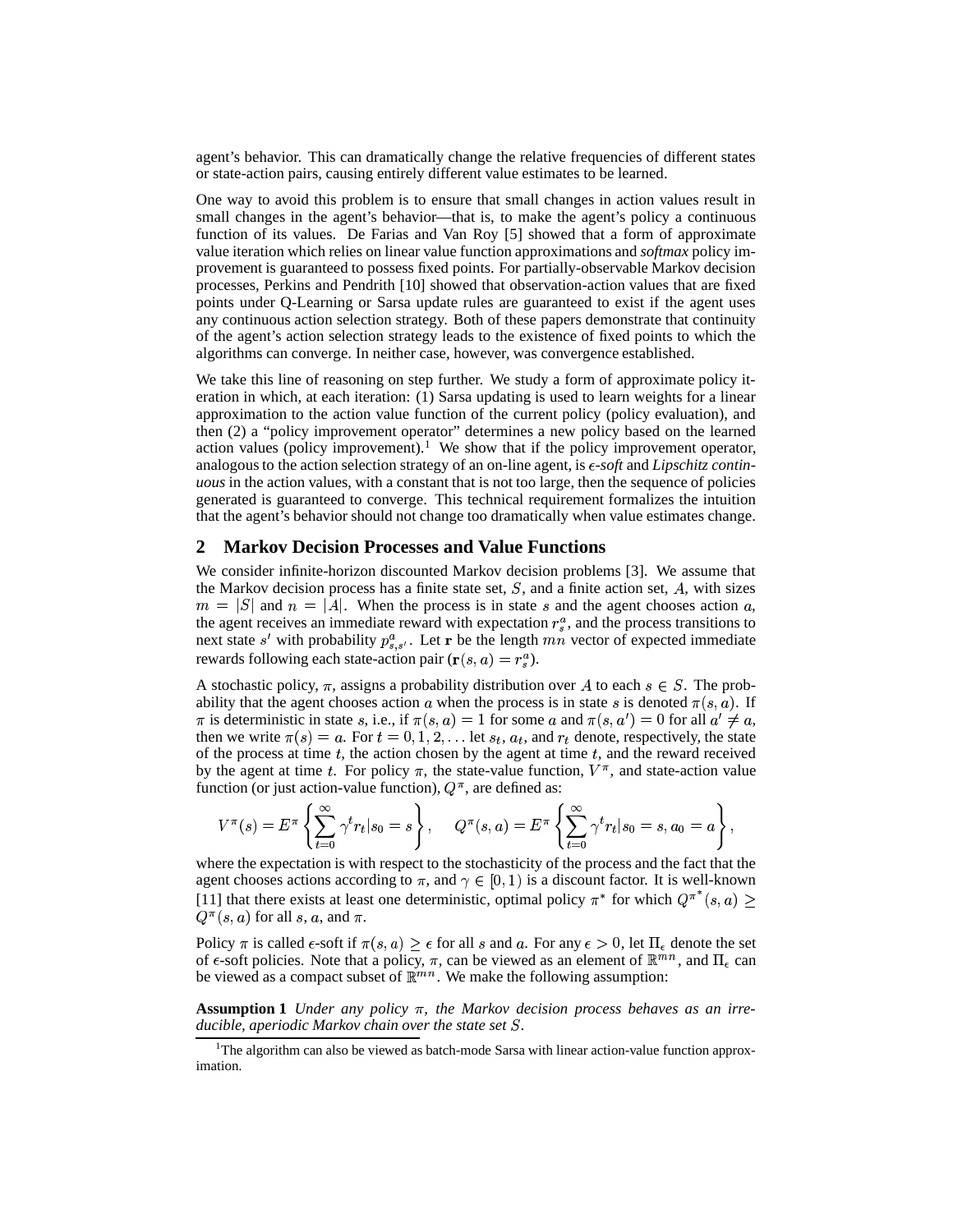**Inputs:** initial policy  $\pi_0$ , and policy improvement operator  $\Gamma$ .

```
for i=0, 1, 2, \ldots do
 Policy evaluation: Sarsa updates under policy \pi_i, with linear function approximation.
Initialize \mathbf{w}_i \in \mathbb{R}^k arbitrarily.
With environment in state s_0:
    Choose a_0 according to \pi_i(s_0, \cdot).
    Observe r_0, s_1.
 Repeat for t = 1, 2, 3, \dots until w_i converges:
    Choose a_t according to \pi_i(s_t, \cdot).
    Observe r_{i}, s_{i+1}Observe r_t, s_{t+1}.
Policy improvement: \pi_{i+1} \leftarrow \Gamma(\Phi \mathbf{w}_i).end for
```
————————————————————————————————————



The approximate policy iteration algorithm we propose learns linear approximations to the action value functions of policies. For this purpose, we assume that each state-action pair  $(s, a)$  is represented by a length k feature vector  $\Phi(s, a)$ . (In this paper, all vectors are columns unless transposed.) For weights  $\mathbf{w} \in \mathbb{R}^k$ , the approximate action-value for  $(s, a)$ is  $\hat{Q}(s, a) = \Phi'(s, a)$  w, where  $\Phi'(s, a)$  denotes the transpose of  $\Phi(s, a)$ . Letting  $\Phi$  be the mn-by-k matrix whose rows correspond to the feature vectors of the state-action pairs, the entire approximate action-value function given by weights  $w$  is represented by the vector  $\hat{Q} = \Phi \mathbf{w}$ . We make the following assumption:

**Assumption 2** *The columns of are linearly independent.*

# **3 Approximate Policy Iteration**

The standard, exact policy iteration algorithm [3] starts with an arbitrary policy  $\pi_0$  and alternates between two steps: policy evaluation, in which  $V^{\pi_i}$  is computed, and policy improvement, in which a new policy,  $\pi_{i+1}$ , is computed.  $V^{\pi_i}$  can be computed in various ways, including dynamic programming or solving a system of linear equations.  $\pi_{i+1}$  is taken to be a greedy, deterministic policy with respect to  $Q^{\pi_i}$ . That is,  $\pi_{i+1}(s) \in \arg \max_{a} Q^{\pi_i}(s,a) = \arg \max_{a} r_s^a + \sum_{s'} p_{s,s'}^a V^{\pi}(s')$  for all s. Policy iteration terminates when  $V^{\pi_{i+1}} = V^{\pi_i}$ . It is well-known that the sequence of policies generated is monotonically improving in the sense that  $V^{\pi_{i+1}}(s) > V^{\pi_i}(s)$  for all s, and that the algorithm terminates after a finite number of iterations [3].

Bertsekas and Tsitsiklis [4] describe several versions of approximate policy iteration in which the policy evaluation step is not exact. Instead,  $V^{\pi_i}$  is approximated by a weighted linear combination of state features, with weights determined by Monte Carlo or  $TD(\lambda)$ learning rules. However, they assume that the policy improvement step is the same as in the standard policy iteration algorithm—the next policy is greedy with respect to the (approximate) action values of the previous policy. Bertsekas and Tsitsiklis show that if the approximation error in the evaluation step is low, then such algorithms generate solutions that are near optimal [4]. However, they also demonstrate by example that the sequence of policies generated does not converge for some problems, and that poor performance can result when the approximation error is high.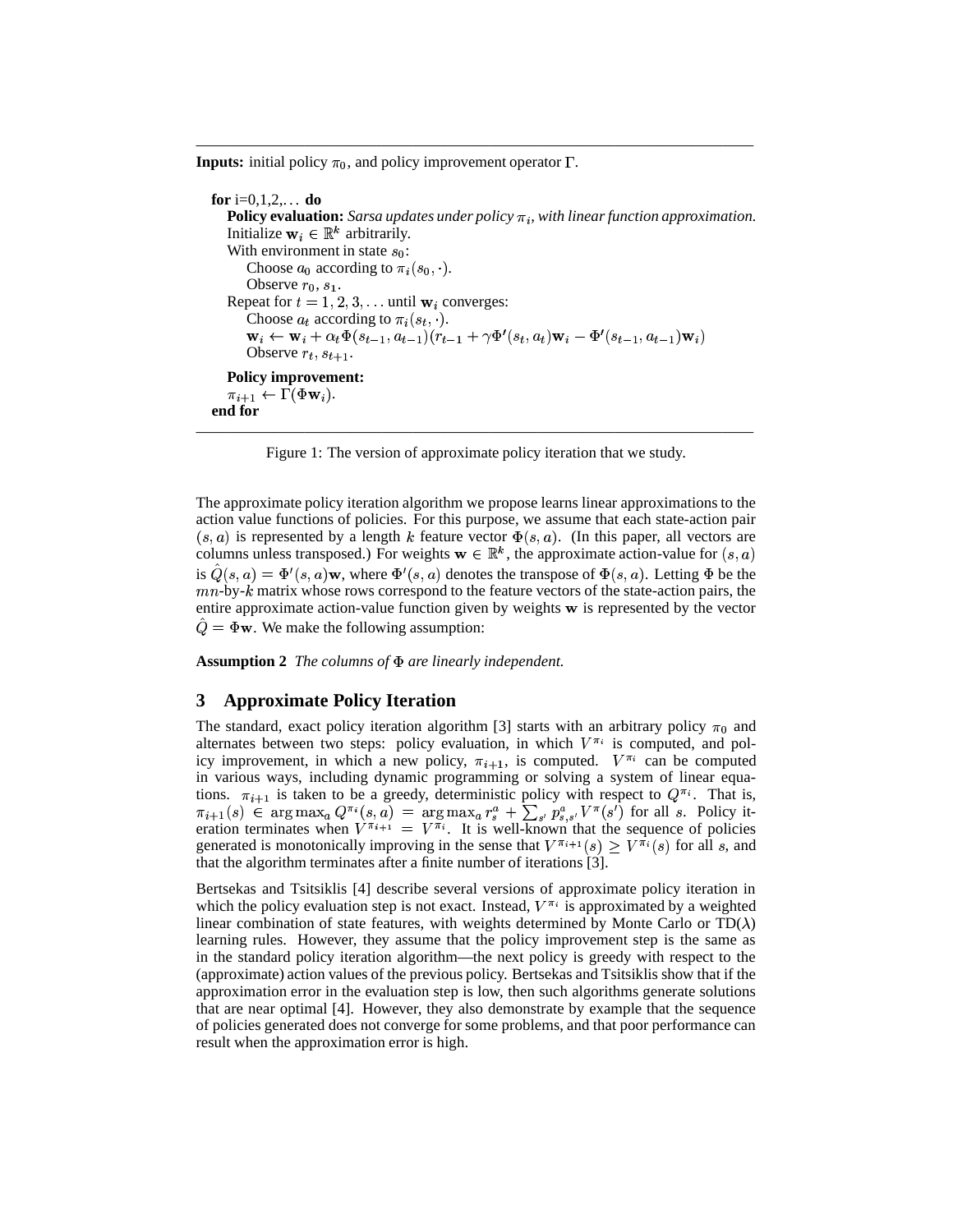We study the version of approximate policy iteration shown in Figure 1. Like the versions studied by Bertsekas and Tsitsiklis, we assume that policy evaluation is not performed exactly. In particular, we assume that Sarsa updating is used to learn the weights of a linear approximation to the action-value function. We use action-value functions instead of statevalue functions so that the algorithm can be performed based on interactive experience with the environment, without knowledge of the state transition probabilities. The weights learned in the policy evaluation step converge under conditions specified by Tsitsiklis and Van Roy [17], one of which is Assumption 2.

The key difference from previous work is that we assume a generic policy improvement operator,  $\Gamma$ , which maps every  $Q \in \mathbb{R}^{mn}$  to a stochastic policy. This operator may produce, for example, greedy policies, -greedy policies, or policies with action selection probabilities based on the softmax function  $[14]$ .  $\Gamma$  is *Lipschitz continuous with constant c* if, for all  $Q_1, Q_2 \in \mathbb{R}^{mn}$ ,  $\|\Gamma(Q_1) - \Gamma(Q_2)\| \leq c\|Q_1 - Q_2\|$ , where  $\|\cdot\|$  denotes the Euclidean norm.  $\Gamma$  is  $\epsilon$ -soft if, for all  $Q \in \mathbb{R}^{mn}$ ,  $\Gamma(Q)$  is  $\epsilon$ -soft. The fact that we allow for a policy improvement step that is not strictly greedy enables us to establish the following theorem.

**Theorem 1** *For any infinite-horizon Markov decision process satisfying Assumption 1, and for any*  $\epsilon > 0$ , there exists  $c > 0$  such that if  $\Gamma$  is  $\epsilon$ -soft and Lipschitz continuous with *constant c*, then the sequence of policies generated by the approximate policy iteration *algorithm in Figure 1 converges to a unique limiting policy*  $\pi \in \Pi_{\epsilon}$ , regardless of the *choice of*  $\pi_0$ *.* 

In other words, if the behavior of the agent does not change too greatly in response to changes in its action value estimates, then convergence is guaranteed. The remainder of the paper is dedicated to proving this theorem. First, however, we briefly consider what the theorem means and what some of its limitations are. The strength of the theorem is that it states a simple condition under which a form of model-free reinforcement learning control based on approximating value functions converges for a general class of problems. The theorem does not specify a particular constant,  $c$ , which ensures convergence; it merely states that such a constant exists. The values of  $c$  (and hence, range of policy improvement operators) which ensure convergence depend on properties of the decision process, such as its transition probabilities and rewards, which we assume to be unknown. The theorem also offers no guarantee on the quality of the policy to which the algorithm converges. Intuitively, if the policy improvement operator is Lipschitz continuous with a small constant , then the agent is limited in the extent to which it can optimize its behavior. For example, even if an agent correctly learns that the value of action  $a$  is much higher than the value of action  $a'$ , c limits the frequency with which the agent can choose a in favor of  $a'$ , and this may limit performance. The practical importance of these considerations remains to be seen, and is discussed further in the conclusions section.

#### **4 Proof of Theorem 1**

#### **4.1 Probabilities Related to State-Action Pairs**

Because the approximate policy iteration algorithm in Figure 1 approximates action-values, our analysis relies extensively on certain probabilities that are associated with state-action pairs. First, we define  $P^{\pi}$  to be the  $mn$ -by- $mn$  matrix whose entries correspond to the probabilities that one state-action pair follows another when the agent behaves according to  $\pi$ . That is, the element on the  $(s, a)^{th}$  row and  $(s', a')^{th}$  column of  $P^{\pi}$  is  $p_{s,s'}^{\alpha} \pi(s', a')$ .  $P^{\pi}$  can be viewed as the stochastic transition matrix of a Markov chain over state-action pairs.

**Lemma 1** *There exists*  $c_P$  *such that for all*  $\pi_1, \pi_2, \|P^{\pi_1} - P^{\pi_2}\| \leq c_P \|\pi_1 - \pi_2\|$ .

**Proof:** Let  $\pi_1$  and  $\pi_2$  be fixed, and let  $i = (s, a)$  and  $j = (s', a')$ . Then  $|P_{i,j}^{\pi_1}|$  $|P_{i,j}^{\pi_2}|=|p_{s,s'}^a(\pi_1(s',a')-\pi_2(s',a'))|\le |\pi_1(s',a')-\pi_2(s',a')|\le \max_{s',a'}|\pi_1(s',a')-\pi_2(s',a')|$  $\pi_2(s',a')| = \|\pi_1 - \pi_2\|_{\infty} \le \|\pi_1 - \pi_2\|$ . It is readily shown that for any two *l*-by-*l* matrices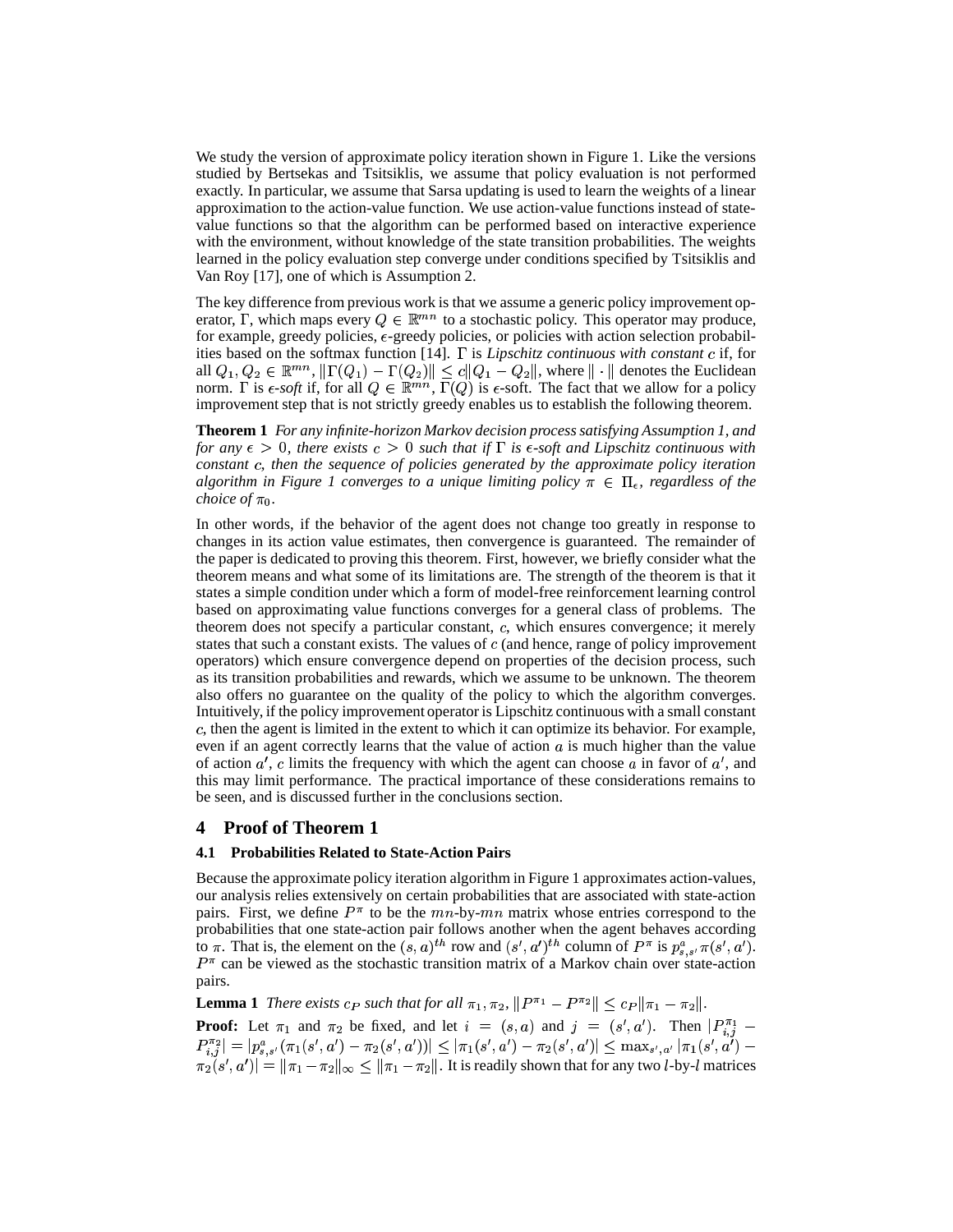A and B whose elements different in absolute value by at most  $\epsilon$ ,  $||A - B|| \leq \sqrt{l\epsilon}$ . Hence,  $\|P^{\pi_1}-P^{\pi_2}\|\leq \sqrt{mn}\|\pi_1-\pi_2\|. \ \Box$ 

Under Assumption 1, fixing a policy,  $\pi$ , induces an irreducible, aperiodic Markov chain over S. Let  $p^{\pi}(s) > 0$  denote the stationary probability of state s. We define  $\mu^{\pi}$  to be the length  $mn$  vector whose  $(s, a)^{th}$  element is  $p^{\pi}(s)\pi(s, a)$ . Note that the elements of  $\mu^{\pi}$  sum to one. If  $\pi(s, a) > 0$  for all s and a, then all elements of  $\mu^{\pi}$  are positive and it is easily verified that  $\mu^{\pi}$  is the unique stationary distribution of the irreducible, aperiodic Markov chain over state-action pairs with transition matrix  $P^{\pi}$ .

**Lemma 2** For any  $\epsilon > 0$ , there exists  $c_{\mu}$  such that for all  $\pi_1, \pi_2 \in \Pi_{\epsilon}$ ,  $\|\mu^{\pi_1} - \mu^{\pi_2}\| \leq$  $c_{\mu} \| \pi_1 - \pi_2 \|.$ 

**Proof:** For any  $\pi \in \Pi_{\epsilon}$ , let  $\lambda^{\pi}$  be the largest eigenvalue of  $P^{\pi}$  with modulus strictly less than 1.  $\lambda^{\pi}$  is well-defined since the transition matrix of any irreducible, aperiodic Markov chain has precisely one eigenvalue equal to one [11]. Since the eigenvalues of a matrix are continuous in the elements of the matrix [9], and since  $\Pi_{\epsilon}$  is compact, there exists  $\lambda^{\max} = \max_{\pi \in \Pi_{\epsilon}} \lambda^{\pi} = \lambda^{\pi_{\max}} < 1$  for some  $\pi_{\max} \in \Pi_{\epsilon}$ . Seneta [12], showed that for any two irreducible aperiodic Markov chains with transition matrices  $P^1$  and  $P^2$  and stationary distributions  $\mu^1$  and  $\mu^2$ , on a state set with *l* elements,  $\|\mu^1 - \mu^2\|_1 \leq \frac{l}{|1 - \lambda^1|} \|P^1 - P^2\|_{\infty}$ , where  $\lambda^1$  is the largest eigenvalue of  $P^1$  with modulus strictly less than one. Let  $\pi_1, \pi_2 \in$  $\Pi_{\epsilon}$ .  $\|\mu^{\pi_1}-\mu^{\pi_2}\|\leq \|\mu^{\pi_1}-\mu^{\pi_2}\|_1\leq \frac{mn}{|1-\lambda^{\pi_1}|}\|P^{\pi_1} \| \|P^{\pi_1} - P^{\pi_2} \|_\infty \leq \frac{mn}{\|1-\lambda^{\max}\|} \|P^{\pi_1} - P^{\pi_2} \| \leq 1$  $\frac{mn}{|1-\lambda^{\max}|}c_P\|\pi_1-\pi_2\|. \ \Box$ 

Lastly, we define  $D^{\pi}$  to be the matrix whose diagonal is  $\mu^{\pi}$ . It is easy to show that for any  $\pi_1, \pi_2, \|D^{\pi_1}-D^{\pi_2}\|\leq \|\mu^{\pi_1}-\mu^{\pi_2}\|\leq c_\mu\|\pi_1-\pi_2\|.$ 

#### **4.2 The Weights Learned in the Policy Evaluation Step**

Consider the approximate policy evaluation step of the algorithm in Figure 1. Suppose that the agent follows policy  $\pi$  and uses Sarsa updates to learn weights  $\bf{w}$ , and suppose that  $\pi(s, a) > 0$  for all s and a. Then  $P^{\pi}$  is the stochastic transition matrix of an irreducible, aperiodic Markov chain over state-action pairs, and  $D^{\pi}$  has the unique stationary distribution of that chain on its diagonal. Under standard conditions on the learning rate parameters for the updates,  $\alpha_t$ , Tsitsiklis and Van Roy [17] show that the weights converge to the unique solution to the equation:

$$
\Phi' D^{\pi} (I - \gamma P^{\pi}) \Phi \mathbf{w} = \Phi' D^{\pi} \mathbf{r}
$$
 (1)

(Note that we have translated their result for  $TD(\lambda)$  updating of approximate state-values to Sarsa, or TD(0), updating of approximate state-action values.) In essence, this equation says that the "expected update" to the weights under the stationary distribution,  $\mu^{\pi}$ , is zero. Let  $A^{\pi} = \Phi'D^{\pi}(I - \gamma P^{\pi})\Phi$  and  $b^{\pi} = \Phi'D^{\pi}r$ . Tsitsiklis and Van Roy [17] show that  $A^{\pi}$  is invertible hence we can write  $\mathbf{w}^{\pi} = (A^{\pi})^{-1}b^{\pi}$  for the unique weights which satisfy  $A^{\pi}$  is invertible, hence we can write  $\mathbf{w}^{\pi} = (A^{\pi})^{-1}b^{\pi}$  for the unique weights which satisfy Equation 1.

**Lemma 3** *There exist*  $c_b$  and  $c_A$  such that for all  $\pi_1, \pi_2, \|b^{\pi_1} - b^{\pi_2}\| \leq c_b \|\pi_1 - \pi_2\|$  and  $||A^{\pi_1}-A^{\pi_2}|| \leq c_A ||\pi_1-\pi_2||.$ 

**Proof:** For the first claim,  $||b^{\pi_1} - b^{\pi_2}|| = ||\Phi'(D^{\pi_1} - D^{\pi_2})\mathbf{r}|| \le ||\Phi'|| ||D^{\pi_1} - D^{\pi_2}|| ||\mathbf{r}|| \le$  $c_{\mu}$   $\|\Phi'\|\|\mathbf{r}\|\|\pi_1 - \pi_2\|$ . For the second claim,

$$
||A^{\pi_1} - A^{\pi_2}|| = ||\Phi'[D^{\pi_1}(I - \gamma P^{\pi_1}) - D^{\pi_2}(I - \gamma P^{\pi_2})]\Phi||
$$
  
\n
$$
\leq ||\Phi'|| ||D^{\pi_1}(I - \gamma P^{\pi_1}) - D^{\pi_2}(I - \gamma P^{\pi_2})|| ||\Phi||
$$
  
\n
$$
= ||\Phi'|| ||D^{\pi_1} - D^{\pi_2} - \gamma D^{\pi_1} P^{\pi_1} + \gamma D^{\pi_2} P^{\pi_2}|| ||\Phi||
$$
  
\n
$$
= ||\Phi'|| ||D^{\pi_1} - D^{\pi_2} - \gamma D^{\pi_1}(P^{\pi_1} - P^{\pi_2} + P^{\pi_2}) + \gamma D^{\pi_2} P^{\pi_2}|| ||\Phi||
$$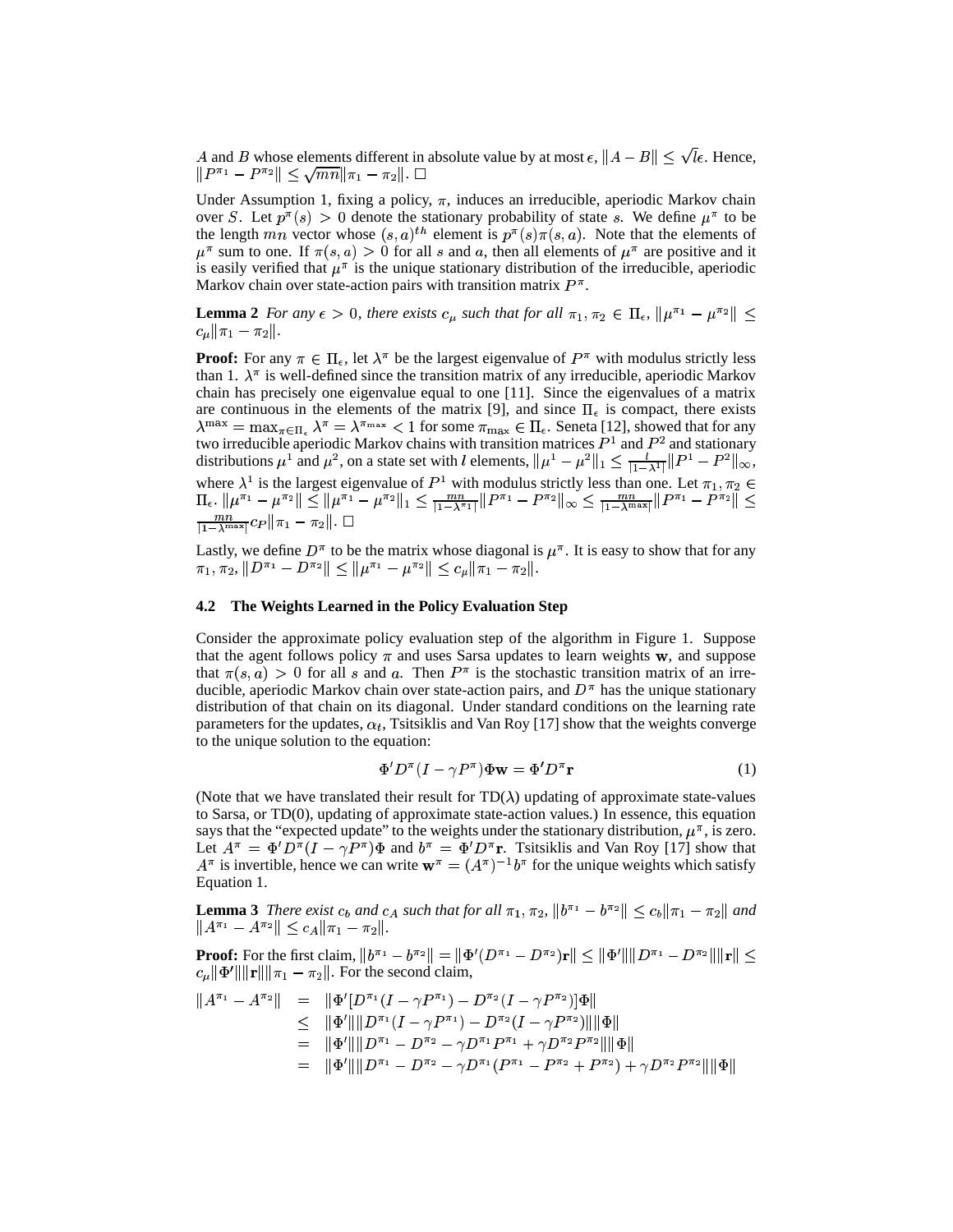$$
= \|\Phi'\|\|D^{\pi_1} - D^{\pi_2} - \gamma D^{\pi_1}(P^{\pi_1} - P^{\pi_2}) - \gamma(D^{\pi_1} - D^{\pi_2})P^{\pi_2})\|\|\Phi\|
$$
  
\n
$$
\leq \|\Phi'\|(\|D^{\pi_1} - D^{\pi_2}\| + \gamma\|D^{\pi_1}\|\|P^{\pi_1} - P^{\pi_2}\| + \gamma\|D^{\pi_1} - D^{\pi_2}\|\|P^{\pi_2}\|)\|\Phi\|
$$
  
\n
$$
\langle (1 + \gamma)c_\mu + \gamma c_P \rangle \|\Phi'\|\|\Phi\|\|\pi_1 - \pi_2\|,
$$

where the last line follows from Lemmas 1 and 2 and the facts  $||D^{\pi}|| \le 1$  and  $||P^{\pi}|| = 1$ for any  $\pi \in \Pi_{\epsilon}$ .  $\Box$ 

**Lemma 4** *For any*  $\epsilon > 0$ , *there exists*  $c_w$  *such that*  $\|\mathbf{w}^\pi\| \leq c_w$  *for all*  $\pi \in \Pi_{\epsilon}$ .

**Proof:** By Lemmas 1 and 2, and by the continuity of matrix inverses [11],  $\mathbf{w}^{\pi}$  is a continuous function of  $\pi$ . Thus,  $\|\mathbf{w}^{\pi}\|$  is a continuous function of  $\pi$ . Because  $\Pi_{\epsilon}$  is a compact subset of  $\mathbb{R}^{m}$ , and because continuous functions map compact sets to compact sets, the existence of the bound,  $c_w$ , follows.  $\Box$ 

For any  $mn$ -by- $mn$  matrix  $M$ , let  $g(M) = \min_{\|x\|=1} \|Mx\|$ . That is,  $g(M)$  measures how small a vector of length one can become under left-multiplication by matrix  $M$ .

**Lemma 5** *For any*  $\epsilon > 0$ , there exists  $c_q > 0$  such that for all  $\pi \in \Pi_{\epsilon}$ ,  $g(A^{\pi}) \geq c_q$ .

**Proof:** Lemma 7, in the Appendix, shows that  $g$  is a continuous mapping and that  $g$  is positive for any non-singular matrix. For any  $\pi \in \Pi_{\epsilon}$ ,  $g(A^{\pi}) \geq \inf_{\pi_1 \in \Pi_{\epsilon}} g(A^{\pi_1})$ . Since g is continuous, and  $\Pi_{\epsilon}$  compact, the infimum is attained by some  $\pi_{\inf} \in \Pi_{\epsilon}$ . Thus  $g(A^{\pi}) \ge$  $g(A^{\pi_{\text{inf}}}) > 0$ , where the last inequality follows because  $A^{\pi_{\text{inf}}}$  is non-singular.  $\square$ 

**Lemma 6** For any  $\epsilon > 0$ , there exists  $c_{w2}$  such that for all  $\pi_1, \pi_2 \in \Pi_{\epsilon}$ ,  $\|\mathbf{w}^{\pi_1} - \mathbf{w}^{\pi_2}\| \leq$  $c_{w2} \|\pi_1 - \pi_2\|.$ 

**Proof:** Let  $\pi_1, \pi_2 \in \Pi_\epsilon$  be arbitrary. From Equation 1,  $A^{\pi_1} \mathbf{w}^{\pi_1} = b^{\pi_1}$  and  $A^{\pi_2} \mathbf{w}^{\pi_2} = b^{\pi_2}$ . Thus:

$$
A^{\pi_1} \mathbf{w}^{\pi_1} - A^{\pi_2} \mathbf{w}^{\pi_2} = b^{\pi_1} - b^{\pi_2}
$$
\n
$$
\Rightarrow A^{\pi_1} (\mathbf{w}^{\pi_1} - \mathbf{w}^{\pi_2}) + (A^{\pi_1} - A^{\pi_2}) \mathbf{w}^{\pi_2} = b^{\pi_1} - b^{\pi_2}
$$
\n
$$
\Rightarrow A^{\pi_1} (\mathbf{w}^{\pi_1} - \mathbf{w}^{\pi_2}) + (A^{\pi_1} - A^{\pi_2}) \mathbf{w}^{\pi_2} = b^{\pi_1} - b^{\pi_2}
$$
\n
$$
\Rightarrow A^{\pi_1} (\mathbf{w}^{\pi_1} - \mathbf{w}^{\pi_2}) = (b^{\pi_1} - b^{\pi_2}) - (A^{\pi_1} - A^{\pi_2}) \mathbf{w}^{\pi_2}
$$
\n
$$
\Rightarrow ||A^{\pi_1} (\mathbf{w}^{\pi_1} - \mathbf{w}^{\pi_2})|| \le ||b^{\pi_1} - b^{\pi_2}|| + ||A^{\pi_1} - A^{\pi_2}|| ||\mathbf{w}^{\pi_2}||
$$
\n
$$
\Rightarrow c_g ||\mathbf{w}^{\pi_1} - \mathbf{w}^{\pi_2}|| \le c_b ||\pi_1 - \pi_2|| + c_w c_A ||\pi_1 - \pi_2|| \quad (2)
$$
\n
$$
\Rightarrow ||\mathbf{w}^{\pi_1} - \mathbf{w}^{\pi_2}|| \le c_g^{-1} (c_b + c_w c_A) ||\pi_1 - \pi_2||
$$

The left hand side of Equation 2 follows from Lemmas 5 and 7; the right hand side follows from Lemmas 3 and 4.  $\Box$ 

#### **4.3 Contraction Argument**

**Proof of Theorem 1:** For a given infinite-horizon discounted Markov decision problem, let  $\epsilon > 0$  and  $\Gamma$  be fixed. Suppose that  $\Gamma$  is Lipschitz continuous with constant c, where c is yet to be determined. Let  $\pi_1, \pi_2 \in \Pi_\epsilon$  be arbitrary. The policies that result from  $\pi_1$ and  $\pi_2$  after one iteration of the approximate policy iteration algorithm of Figure 1 are  $\Gamma(\hat{Q}^{\pi_1})$  and  $\Gamma(\hat{Q}^{\pi_2})$  respectively. Observe that:  $\|\Gamma(\hat{Q}^{\pi_1}) - \Gamma(\hat{Q}^{\pi_2})\| \leq c \|\hat{Q}^{\pi_1} - \hat{Q}^{\pi_2}\| =$  $c\|\Phi(\mathbf{w}^{\pi_1}-\mathbf{w}^{\pi_2})\|\leq c\|\Phi\|c_{w2}\|\pi_1-\pi_2\|,$  where the last step follows from Lemma 6. If  $c<\|\Phi\|^{-1}c_{m2}^{-1}$ , then for some  $\beta\in[0,1)$  we have  $\|\Gamma(\hat{Q}^{\pi_1})-\Gamma(\hat{Q}^{\pi_2})\|\leq\beta\|\pi_1-\pi_2\|$ . Each iteration of the approximate policy iteration is a contraction. By the Contraction Mapping Theorem [3], there is a unique fixed point of the mapping  $\pi \to \Gamma(\hat{Q}^{\pi})$ , and the sequence of policies generated according to that mapping from any initial policy converges to the fixed point.  $\square$ 

Note that since the sequence of policies,  $\pi_i$ , converges, and since  $Q^{\pi}$  is a continuous function of  $\pi$ , the sequence of approximate action-value functions computed by the algorithm,  $\dot{Q}^{\pi_i}$ , also converges.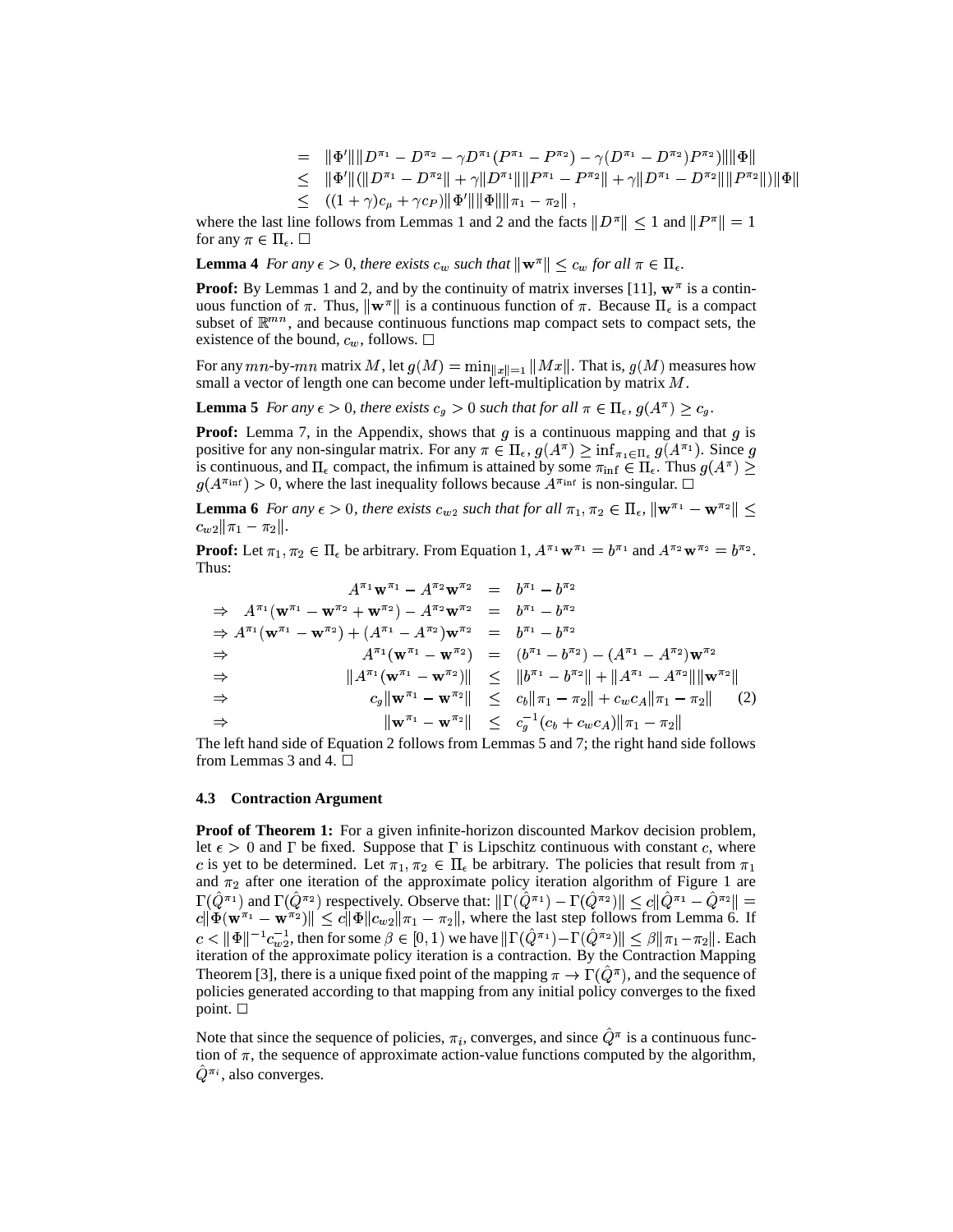# **5 Conclusions and Future Work**

We described a model-free, approximate version of policy iteration for infinite-horizon discounted Markov decision problems. In this algorithm, the policy evaluation step of classical policy iteration is replaced by learning a linear approximation to the action-value function using on-line Sarsa updating. The policy improvement step is given by an arbitrary policy improvement operator, which maps any possible action-value function to a new policy. The main contribution of the paper is to show that if the policy improvement operator is  $\epsilon$ -soft and Lipschitz continuous in the action-values, with a constant  $c$  that is not too large, then the approximate policy iteration algorithm is guaranteed to converge to a unique, limiting policy from any initial policy. We are hopeful that similar ideas can be used to establish the convergence of other reinforcement learning algorithms, such as on-line Sarsa or Sarsa( $\lambda$ ) control with linear function approximation.

The magnitude of the constant  $c$  that ensures convergence depends on the model of the environment and on properties of the feature representation. If the model is not known, then choosing a policy improvement operator that guarantees convergence is not immediate. To be safe, an operator for which  $c$  is small should be chosen. However, one generally prefers  $c$  to be large, so that the agent can exploit its knowledge by choosing actions with higher estimated action-values as frequently as possible. One approach to determining a proper value of  $c$  would be to make an initial guess and begin the approximate policy iteration procedure. If the contraction property fails on any iteration, one should choose a new policy improvement operator that is Lipschitz continuous with a smaller constant. A potential advantage of this approach is that one can begin with a high choice of  $c$ , which allows exploitation of action value differences, and switch to lower values of  $c$  only as necessary. It is possible that convergence could be obtained with much higher values of  $c$ than are suggested by the bound in the proof of Theorem 1.

Discontinuous improvement operators/action selection strategies can lead to nonconvergent behavior for many reinforcement learning algorithms, including Q-Learning, Sarsa, and forms of approximate policy iteration and approximate value iteration. For some of these algorithms, (non-unique) fixed points have been shown to exist when the action selection strategy/improvement operator is continuous [5, 10]. Whether or not convergence also follows remains to be seen. For the algorithm studied in this paper, we have constructed an example demonstrating non-convergence with improvement operators that are Lipschitz continuous but with too large of a constant. In this case, it appears that the Lipschitz continuity assumption we use cannot be weakened. One direction for future work is determining minimal restrictions on action selection (if any) that ensure the convergence of other reinforcement learning algorithms.

Ensuring convergence answers one standing objection to reinforcement learning control methods based on approximating value functions. However, an important open issue for our approach, and for other approaches advocating continuous action selection [5, 10], is to characterize the solutions that they produce. We know of no theoretical guarantees on the quality of solutions found, and there is little experimental work comparing algorithms that use continuous action selection with those that do not.

#### **Acknowledgments**

Theodore Perkins was supported in part by National Science Foundation grants ECS-0070102 and ECS-9980062. Doina Precup was supported in part by grants from NSERC and FQNRT.

## **References**

[1] L. C. Baird. Residual algorithms: Reinforcement learning with function approximation. In *Proceedings of the Twelfth International Conference on Machine Learning*, pages 30–37. Morgan Kaufmann, 1995.